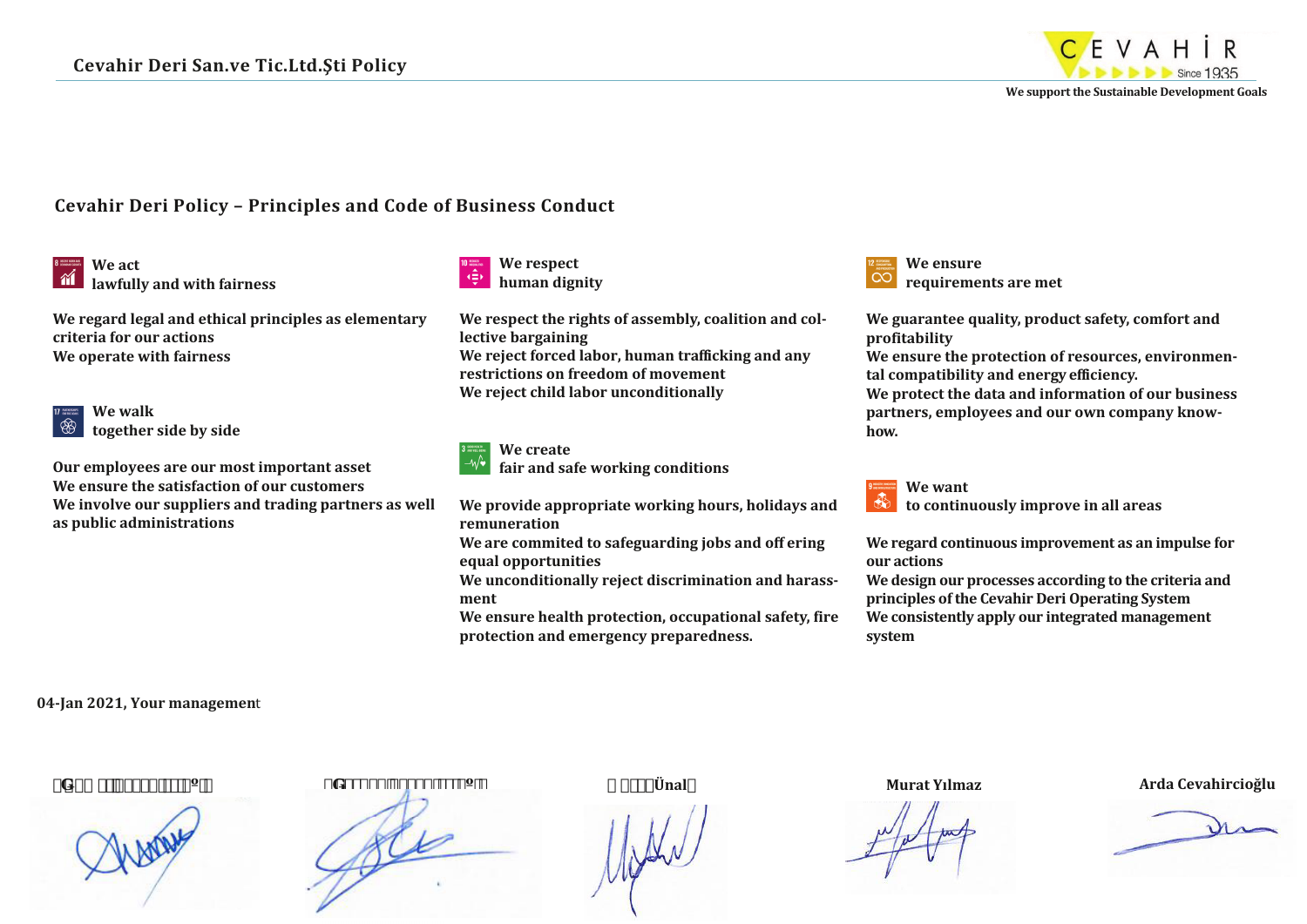

### **CEVAHIR DERI Policy Presentation**

#### **Preamble and scope**

**The CEVAHIR DERI develops, produces and sells leather, punchings and seat covers for the automotive industry worldwide, with the goal of operating economically and sustainably. This policy is to be understood as the framework within which, we as a company, operate in society. For the entire CEVAHIR DERI , it defines our requirements in terms of quality, environmental protection and energy efficiency in addition to principles and behavioral codes of conduct regarding legality and ethical, civil and social principles, including health protection and occupational safety.**

**Our commitment towards people, society and the environment resulted in our signing the Global Compact Principles of the United Nations. We are committed to human rights protection, fair labor practices, protecting the environment and anti-corruption practices as well as to sustainable development goals. In addition to the requirements of our interested parties such as owners, employees, customers, etc., our policy takes into account the internationally recognized requirements of the 1988 ILO United Nations Declaration on Fundamental Principles and Rights at Work, the 2011 United Nations Guiding Principles on Business and Human Rights and the 2003 OHCHR International Bill of Human Rights. TheCEVAHIR policy is a guideline for all employees (hereinafter referred to as employe**es)

irrespective of what (management) level and is available to all interested parties on the Intranet and Internet. It is explained in more detail below.

#### We act  $\hat{M}$ lawfully and with fairness

### *We regard legal and ethical principles as elementary criteria for our actions*

Compliance with national and local legal obligations, regulations and other requirements within the framework of all operational processes and at all operational levels, is a matter of course for us. We also expect this compliance from our business partners.

#### *We operate with fairness*

We reject all forms of corruption, extortion and bribery. Compliance with fair business and competition standards as well as antitrust law is important to us. When dealing with business partners, state institutions and employees, the interests of the company and private employees, on both sides, are to be strictly separated. Decisions are to be made free from considerations unrelated to the subject matter and personal interests. Invitations, gifts and benefits that may influence business decisions and orders cannot be accepted, requested or granted. We respect intellectual property and reject plagiarism.

*We guarantee data protection and information security* We handle data sensitively and quarantee the confidentiality of all data or information exchanged with our customers, business partners, employees, colleagues and contacts.

#### We walk  $\circledast$ together side by side

*Our employees are our most important asset* Only by working together can we achieve quality assurance and continuous quality improvement, environmental compatibility and sustainability of our products as well as the conservation of energy and resources. Within the scope of his/her duties, every employee is obliged to fulfil all process requirements regarding quality, environment, energy, information security, occupational safety and health protection. We promote awareness of legal issues, ethical, civil and social principles as well as our requirements for quality, environmental protection, energy effi-ciency, information security, health protection and occupational safety, through consultation, information, training and participation of our employees based on their tasks and duties.

*We ensure the satisfaction of our customers* Customer satisfaction is our highest priority. We do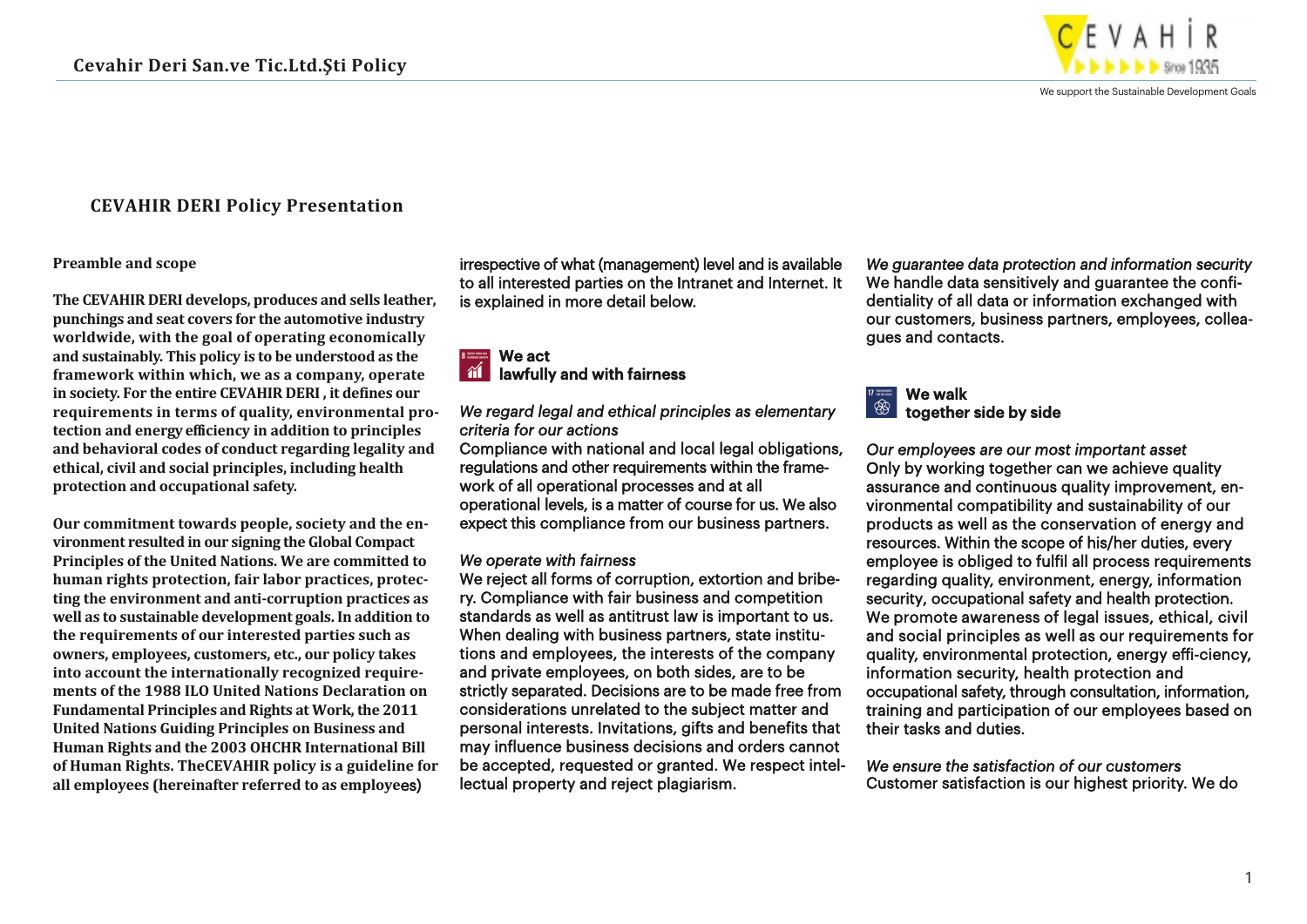

**everything we possibly can to meet the demands of our customers regarding quality, comfort, being compatible with the environment, information security, being energy efficient, protecting health and comply- ing with occupational safety standards. Establishing and maintaining long-term relationships is particular- ly important to us.**

#### *We involve our suppliers and trading partners as well as public administrations*

**We maintain long-standing and valuable business relationships with our suppliers and trading partners. We are commited to accountable supply chains, the development of sustainability and management system standards as well as important issues such as adherence to animal welfare rights, up to our raw hide suppliers and product safety. We expect the same level of commitment from our suppliers' subcontractors. Furthermore, we maintain contact with local public administrations and provide information on inquiries quickly and competently.**



## *We respect the rights of assembly, coalition and collective bargaining*

**CEVAHIR DERI is interested in constructive, collaborative co- operation and exchange on a regular basis with the employee representatives,CEVAHIR DERI respects its employees' right of assembly, right of association and the** 

**right to collective bargaining within the framework of the applicable legal regulations.**

*We reject forced labor, human tra˜ icking and any restrictions on freedom of movement*  **All our employees work for us on a voluntary basis. They have the freedom to terminate their employment after giving reasonable notice. We do not retain any part of an employee's property or documents.** 

#### *We reject child labor unconditionally*

**Considering the ILO regulations and the applicable national labor laws, we comply with the statutory minimum age for employment without restrictions.**



# **fair and safe working conditions**

#### *We provide appropriate working hours, holidays and remuneration*

**Every employee is entitled to working hours and holidays that are always at least in line with local legal requirements and that partly exceed them. As far as possible and in accordance with operational requirements, flex- time is granted in alignment with the cultural customs of a country. Working on Sundays and public holidays only happens in exceptional circumstances. The wage level at the individual locations is based on the re- spective regional average, not on the lower limit, and minimum standards are adhered to or exceeded, where defined. Depending on local conditions, we pay our employees for additional and atypical working hours.**

#### *We are commited to safeguarding jobs and o°ering equal opportunities*

**We deploy our employees according to our operational requirements, general conditions and their personal aptitude. We promote equal opportunities and familyfriendly conditions. Hire and Fire is not an option for us. At all our plants, we require and promote internal and external training and further education of employees within the framework of targeted talent management. Our global presence gives employees the opportunity to work internationally.** 

#### *We unconditionally reject discrimination and harassment*

**The diversity of our employees is the cornerstone of our strength. We pursue and penalize discriminatory statements or actions between employees when hiring or during employment – whether for cultural, ethnic, religious or other reasons – with all internal and legal means available to us.**

*We ensure health protection, occupational safety, ire protection and emergency preparedness* **We understand protecting the workplace to be a managerial task. We are committed to providing adequate, safe and healthy working conditions, providing tested personal protective equipment and designing workplaces ergonomically, preventing work-related injuries and illnesses, eliminating hazards and to minimizing safety and health risks. With our accident and incident management, we avoid accidents and incidents of any kind and solve any**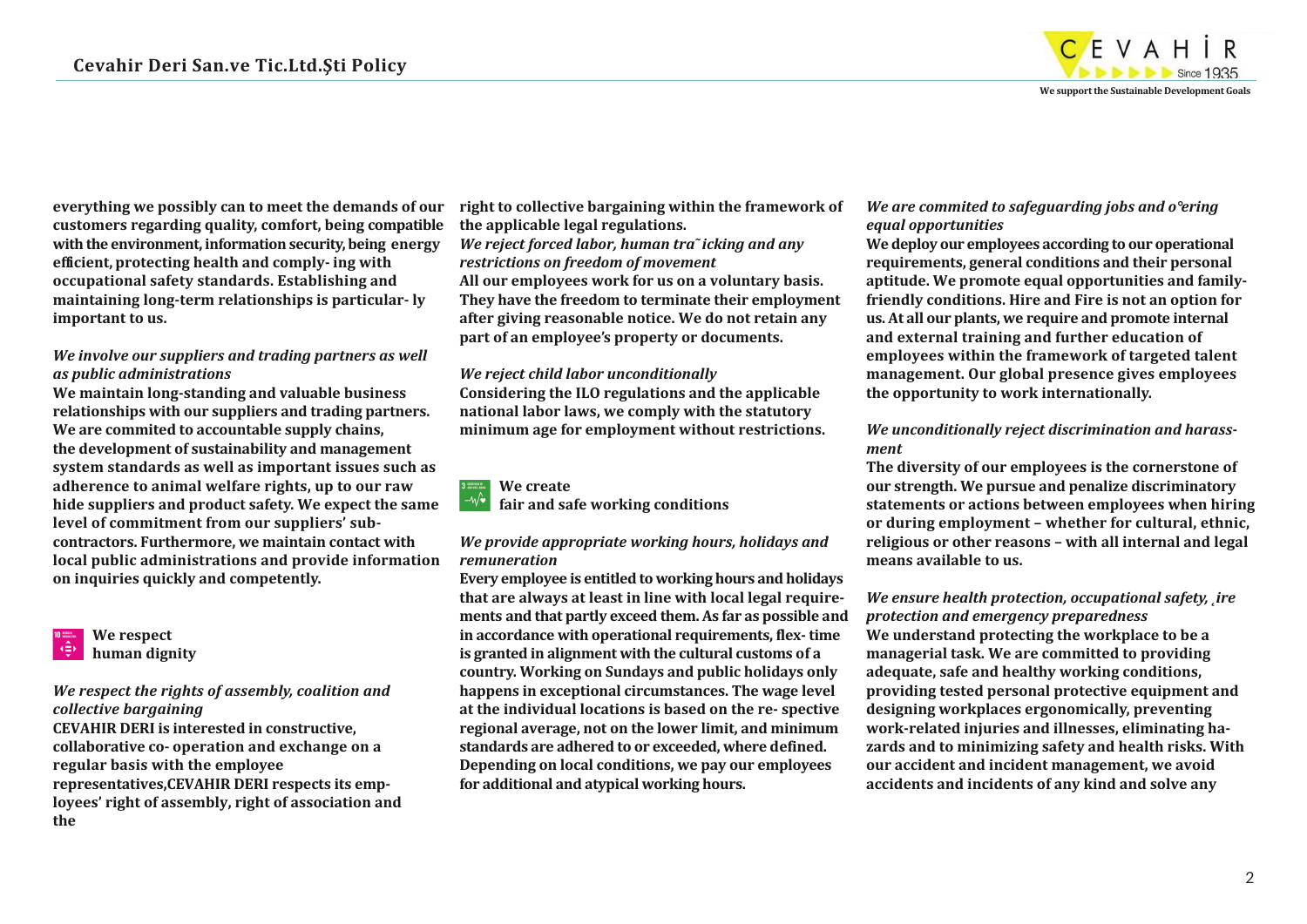

**problems sustainably. In addition, the machine safety at the workstations is assessed at an early stage and continuously and, if necessary, special safety measures are derived taking into account legal requirements.Fire protection and emergency preparedness is extremely important to us and a matter of course. Together with local authorities or service providers, we ensure that all processes function in accordance with legal requirements in the event of a hazard.**



### *We guarantee quality, product safety, comfort and pro˛itability*

**We are constantly commited to meeting our customers' demands for system and process quality, guaranteeing the health and safety of our customers and end customers, as well as their demands for the comfort, cost-eff ectiveness and long service life of our products. In our ISO17025 accredited laboratories, test procedures are updated and modified according to requirements.**

#### *We ensure the protection of resources, environmental compatibility and energy e˜ iciency*

**We buy products that are resource and energy efficient, including renewable energies. Through the economical use of water, energy and other raw materials, guaranteeing the safety of chemical input materials and the use of environmentally friendly pro-**

**cesses and techniques, the protection of biodiversity and high ecological compatibility are achieved in order to ensure good air and water quality with low consumption. We avoid waste through the sustainable, resource**

*We protect the data and information of our business partners, employees and our own company know-how* **Data protection and information security make a significant contribution to the trusting cooperation with our business partners and employees. Comprehensive organizational and technical security measures, as well as the sensitization of our employees, ensure the confidentiality, integrity and availability of data and information from our customers, our employees and our company. We evaluate risks, derive measures from them and analyze information security and data protection incidents systematically. This is how we avoid the risk of incidents occurring or repeating themselves.**

#### **We want**

**to continuously improve in all areas**

*We regard continuous improvement as an impulse for our actions*

**We are striving to constantly improve our products, processes, production sites and organization and take specific measures to continuously improve quality, information security, environmental and energy-related performance and health and safety at work. We** 

**use advanced technologies to develop ecologically and energy efficient processes that are even more efficient and safe. In order to avoid mistakes, risks and find the root causes of problems, we consistently implement corrective, preventive and improvement measures. Goals are systematically defined and pursued**

*We design our processes according to the criteria and principles of the Bader Operating System* **To achieve operational excellence for our customers, we have defined mutually agreed to criteria, principles and best practices for process improvement – our Bader Operating System. With the participation of all Bader employees and all locations worldwide, we promote result-oriented best practice solutions for standardization and continue to develop ourselves further.** 

### *We consistently apply our integrated management system*

**We apply our process-oriented integrated management system to ensure that the various requirements are met and to ensure continuous improvement in all phases of product planning, manufacture and application. We maintain certified management systems at the individual sites (see http://bader-leather.com/ zertifikate).**